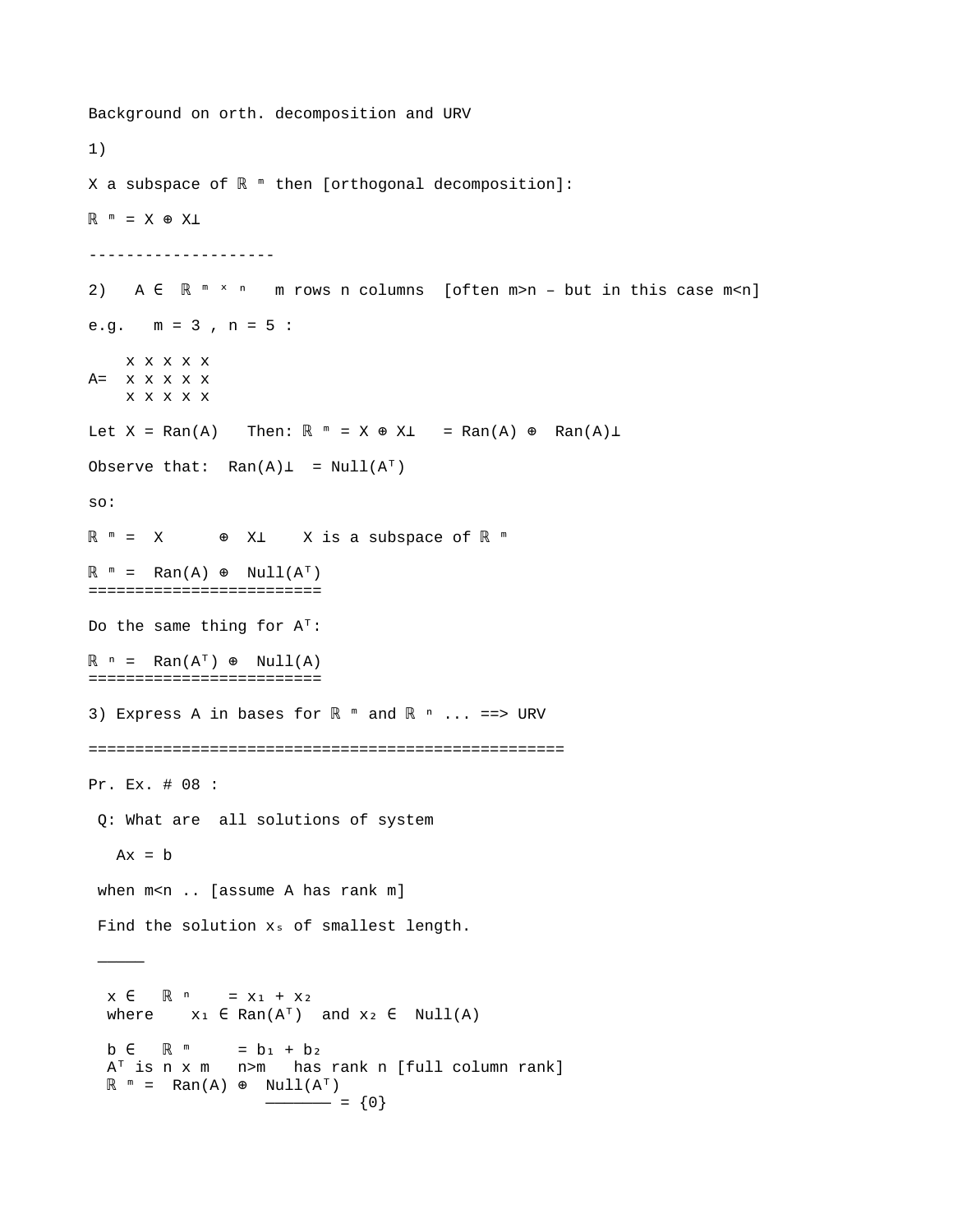how to get  $x_1$ ?  $x_1 \in Ran(A^T)$  ==>  $x_1$  in the span of columns of  $A^T$ we can write:  $x_1 = A^T y$  where  $y \in \mathbb{R}^m$ A  $x = b ==$ A  $[x_1 + x_2] = b$  ==> A  $x_1 = b$  ==> A  $A^T y = b$  ==> solve  $(AA^T) y = b$  ——– x —— ——— size =m x m invertible  $x_1 \in Ran(A^T)$  and  $x_2 \in Null(A)$ [recall that when A is mxn m>n of full rank then  $A<sup>T</sup>$  A is invertible] what are all solutions?  $x = x_1 + x_2$  where  $x_1 = A^T y$  [y unique] and  $x_2$  \*any\* vector of null(A) what is dimension of null(A)?  $n-m$  q: which of these solutions has the smallest norm?  $X = X_1 + X_2$  $\| \times \|^{2} = \| \times_{1} \|^{2} + \| \times_{2} \|^{2}$ norm is min when  $x_2 = 0$  $x_s = x_1$  is solution with smallest norm. =================================================== How to compute  $x_s$  ? solution 1 : use the above. solve  $(A \ A^T)$  y = b then  $x_s = A^T y$ Solution 2 :  $A^T = Q R$  [e.g. Gram-Schmidt] Then write solution as  $x_1 = Q$  y  $x_1 = Q y$ A  $(Q \ y) = b \implies (R^T \ Q^T) \ Q \ y = b \implies R^T \ y = b \implies$  solve for y.... =================================================== Proof of SVD decomposition all norms  $\parallel \parallel$  are 2-norms .. A ∈ ℝ <sup>™</sup> <sup>×</sup> <sup>n</sup> 1) Let  $\sigma_1 = ||A|| = \max \sigma f ||A \times ||$  for all vectors  $x ||x|| =1$  $\sigma_1 = || A v_1 ||$  with  $|| v_1 ||=1$ 

————